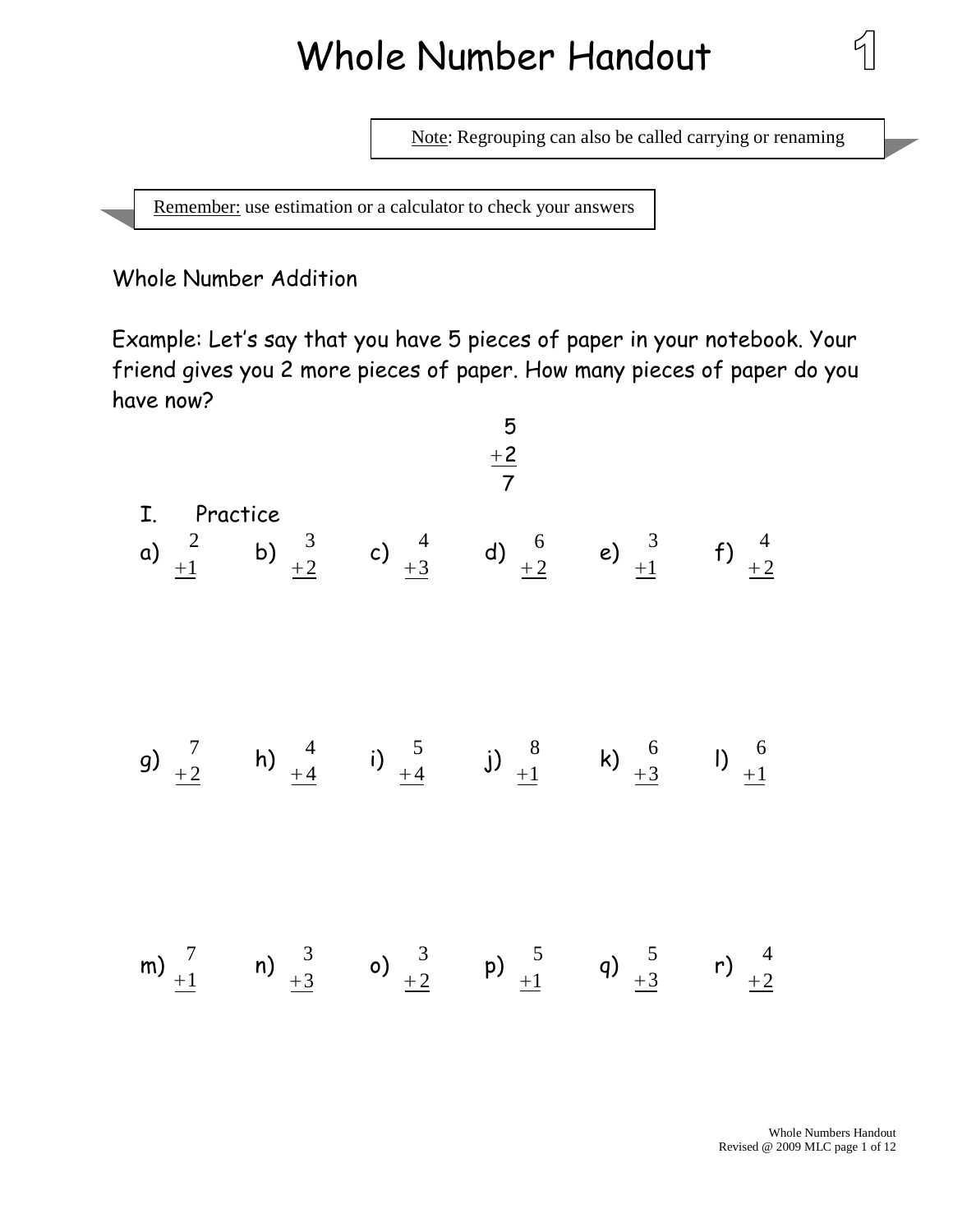Example: Suppose you have 7 sheets of paper in your notebook. Your friend gives you 4 more pieces of paper. How many pieces of paper do you have now?

|  | $\overline{7}$<br>$\pm 4$<br>$\overline{11}$ |                                                                                                                                                  |  |  |  |  |
|--|----------------------------------------------|--------------------------------------------------------------------------------------------------------------------------------------------------|--|--|--|--|
|  |                                              | II. Practice<br>9 7 8 6 5 9<br>a) $\frac{19}{10}$ b) $\frac{16}{10}$ c) $\frac{13}{13}$ d) $\frac{15}{15}$ e) $\frac{15}{15}$ f) $\frac{15}{15}$ |  |  |  |  |
|  |                                              |                                                                                                                                                  |  |  |  |  |
|  |                                              | $\begin{array}{ccccccccc}\n & & 7 & & 9 & & 8 & & 7 & & 9 & & 9 \\ \text{m)} & +7 & & \text{n}\end{array}$ +8 0 +5 p +5 q +3 r) +2               |  |  |  |  |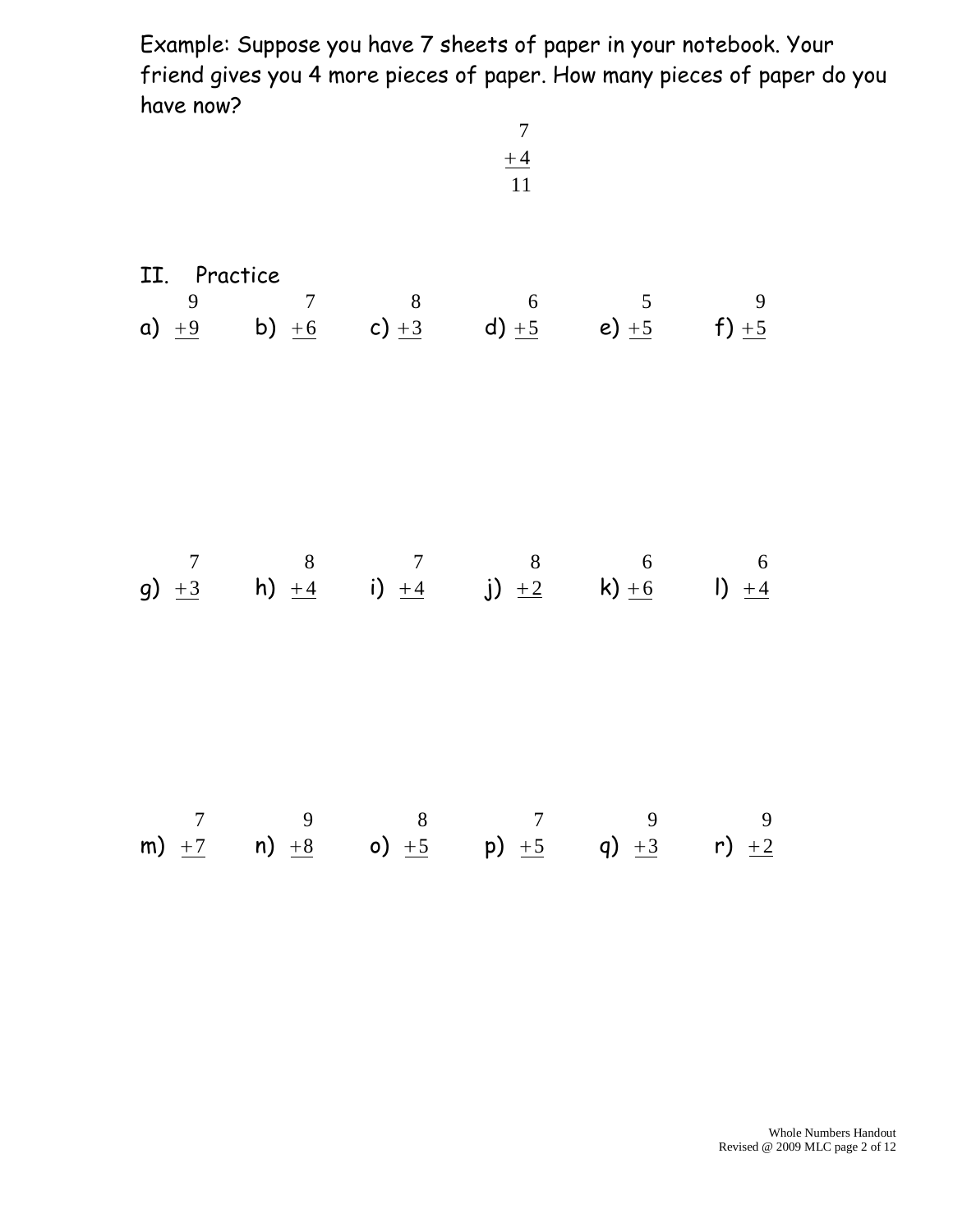Example: Let's say that you have 17 pieces of paper in your notebook, Your friend gives you 4 more pieces of paper. How many pieces of paper do you have now? 1

21 17 4

Double-digit addition uses the concept of CARRYING. Carrying is what added numbers do when they pass ten. The carried number is then added to find the answer.

III. Practice a) 9 22 b) 8 13 c) 7 23 d) 6 37 e) 3 19 f) 9 11 g) 3 28 h) 7 44 i) 2 69 j) 8 73 k) 6 45 l) 9 57 m) 4 17 n) 2 38 o) 7 77 p) 6 94 q) 4 86 r) 8 59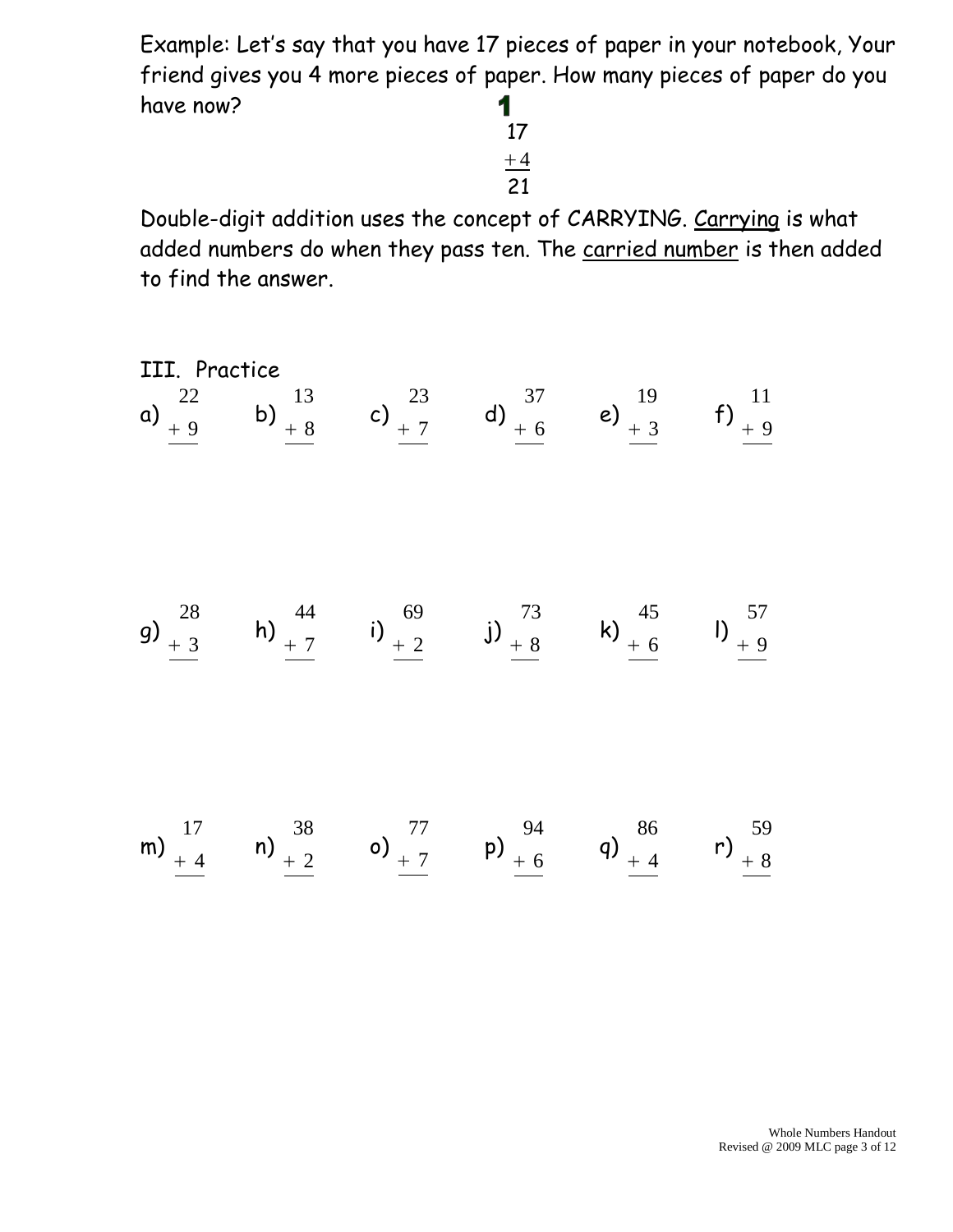#### Whole Number Subtraction

Example: Suppose you have 6 pieces of paper. You give 2 sheets to your friend. How many sheets of paper do you end up with?

| 1V. Practice                                        |                                                     |                                                     |                                                     |                                                     |
|-----------------------------------------------------|-----------------------------------------------------|-----------------------------------------------------|-----------------------------------------------------|-----------------------------------------------------|
| a) $\begin{array}{ccc} 8 & b \\ -5 & b \end{array}$ | b) $\begin{array}{ccc} 5 & c \\ -2 & c \end{array}$ | c) $\begin{array}{ccc} 9 & d \\ -7 & d \end{array}$ | d) $\begin{array}{ccc} 7 & e \\ -6 & e \end{array}$ | e) $\begin{array}{ccc} 9 & f \\ -3 & f \end{array}$ |
| g) $\begin{array}{ccc} 6 & h \\ -3 & h \end{array}$ | h) $\begin{array}{ccc} 8 & i \\ -7 & i \end{array}$ | g) $\begin{array}{ccc} 4 & k \\ -2 & j \end{array}$ | k) $\begin{array}{ccc} 7 & l \\ -6 & l \end{array}$ | h) $\begin{array}{ccc} 8 & l \\ -8 & l \end{array}$ |
| m) $\begin{array}{ccc} 7 & n \\ -4 & l \end{array}$ | n) $\begin{array}{ccc} 8 & o \\ -2 & o \end{array}$ | p) $\begin{array}{ccc} 4 & l \\ -1 & l \end{array}$ | q) $\begin{array}{ccc} 9 & l \\ -2 & l \end{array}$ | p) $\begin{array}{ccc} 9 & l \\ -8 & l \end{array}$ |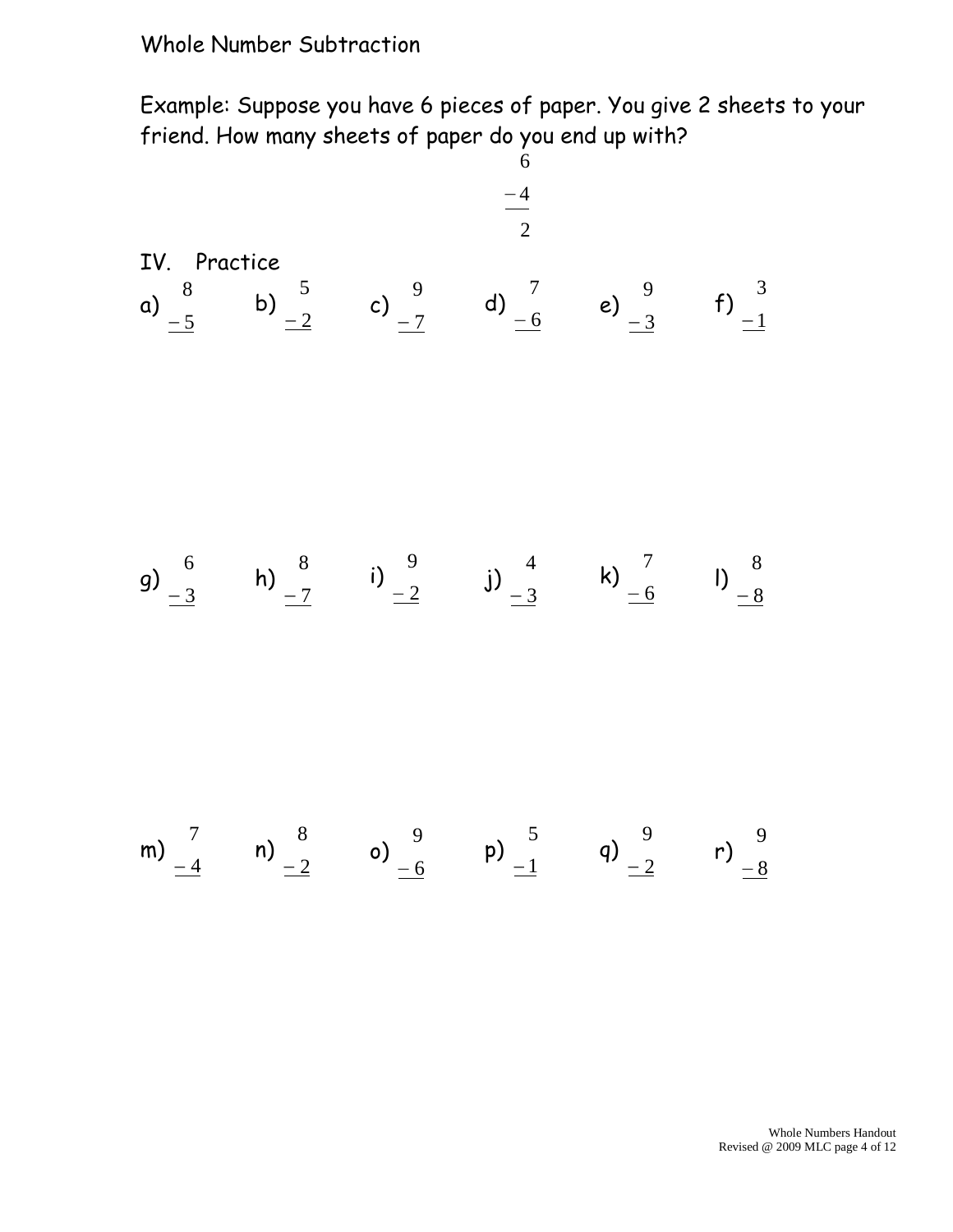Example: Let's say that you have 24 sheets of paper. You give 5 sheets to your friend. How many sheets are left?



The 4 is changed to 14 by borrowing a 10 from the 20. Then add the 10 to the four (shown here by placing a small 1 to the upper-left of the 4)

Two-digit subtraction uses the concept of BORROWING. That is, you can't take a large number from a small one i.e. 4 - 5 but you can subtract 14 – 5 by borrowing.

V. Practice a) 9 22 b) 8 13 c) 7 23 d) 6 35 e) 3 11 f) 9 11 g) 3 21 h) 7 44 i) 2 60 j) 8 73 k) 6 45 l) 9 57 m) 4 12 n) 2 31 o) 7 76 p) 6 94 q) 4 83 r) 5 24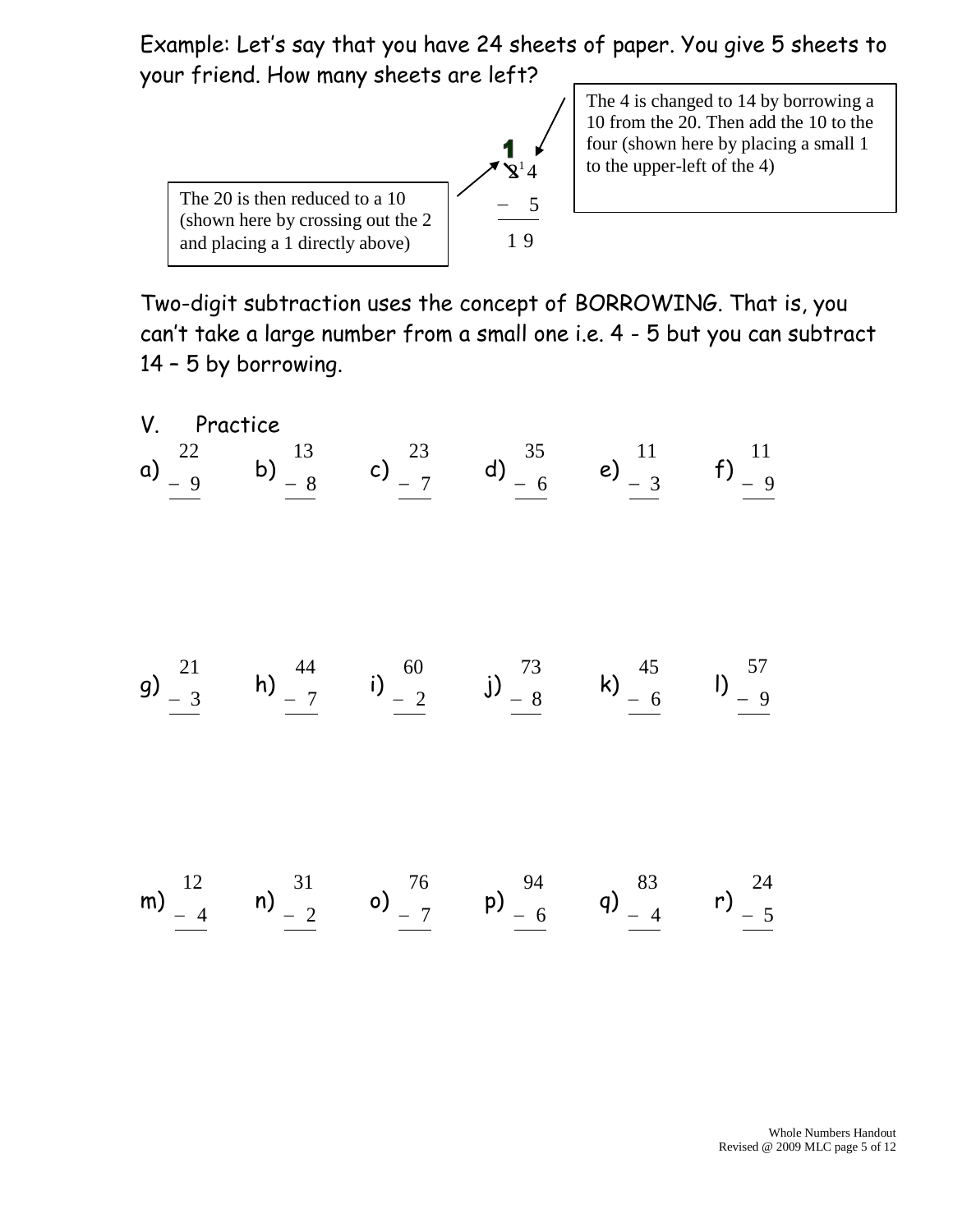# Multiplication of whole numbers

Example: Suppose you have 6 pieces of paper. You buy a package of paper that has five *times* the amount of paper you have. How many sheets are in the package?

$$
\begin{array}{c}\n6 \\
\times 5 \\
\hline\n30\n\end{array}
$$

 $\overline{a}$ 

|  |  |  |  |  |  | VI. Fill in this table. Look for patterns. |
|--|--|--|--|--|--|--------------------------------------------|
|--|--|--|--|--|--|--------------------------------------------|

| $\mathbf{1}$     | $\overline{2}$   | $\mathfrak{Z}$ | $\overline{4}$   | $\mathfrak{S}$ | $\boldsymbol{6}$ | $\overline{7}$ | $8\,$                                        | $\boldsymbol{9}$ |
|------------------|------------------|----------------|------------------|----------------|------------------|----------------|----------------------------------------------|------------------|
| $\times 1$       | $\times 1$       | $\times 1$     | $\times 1$       | $\times 1$     | $\times 1$       | $\times 1$     | $\times 1$                                   | $\times 1$       |
| $\mathbf 1$      | $\sqrt{2}$       | $\mathfrak{Z}$ |                  |                |                  |                |                                              |                  |
| $\overline{2}$   | $\overline{3}$   | $\overline{4}$ | 5                | 6              | $\boldsymbol{7}$ | $8\,$          | 9                                            |                  |
| $\times 2$       | $\times 2$       | $\times 2$     | $\times 2$       | $\times\,2$    | $\times 2$       | $\times 2$     | $\times 2$                                   |                  |
| $\overline{4}$   | 6                |                |                  |                |                  |                |                                              |                  |
| $\overline{3}$   | $\overline{4}$   | 5              | $\overline{6}$   | $\overline{7}$ | 8                | 9              |                                              |                  |
| $\times 3$       | $\times 3$       | $\times 3$     | $\times 3$       | $\times 3$     | $\times 3$       | $\times 3$     |                                              |                  |
| 9                |                  |                |                  |                |                  |                |                                              |                  |
| $\overline{4}$   | 5                | $\overline{6}$ | $\boldsymbol{7}$ | 8              | 9                |                |                                              |                  |
| $\times\,4$      | $\times 4$       | $\times 4$     | $\times 4$       | $\times 4$     | $\times\,4$      |                |                                              |                  |
| 5                | 6                | $\overline{7}$ | 8                | 9              |                  |                |                                              |                  |
| $\times 5$       | $\times 5$       | $\times 5$     | $\times 5$       | $\times 5$     |                  |                |                                              |                  |
| 6                | $\boldsymbol{7}$ | 8              | 9                |                |                  |                |                                              |                  |
| $\times 6$       | $\times 6$       | $\times 6$     | $\times 6$       |                |                  |                |                                              |                  |
| $\boldsymbol{7}$ | $8\,$            | 9              |                  |                |                  |                |                                              |                  |
| $\times$ 7       | $\times 7$       | $\times$ 7     |                  |                |                  | to do addition | Remember: Multiplication is just a quick way |                  |
| 8                | 9                |                |                  |                |                  |                |                                              |                  |
| $\times\,8$      | $\times 8$       |                |                  |                |                  |                |                                              |                  |
| 9                |                  |                |                  |                |                  |                |                                              |                  |
| $\times 9$       |                  |                |                  |                |                  |                |                                              |                  |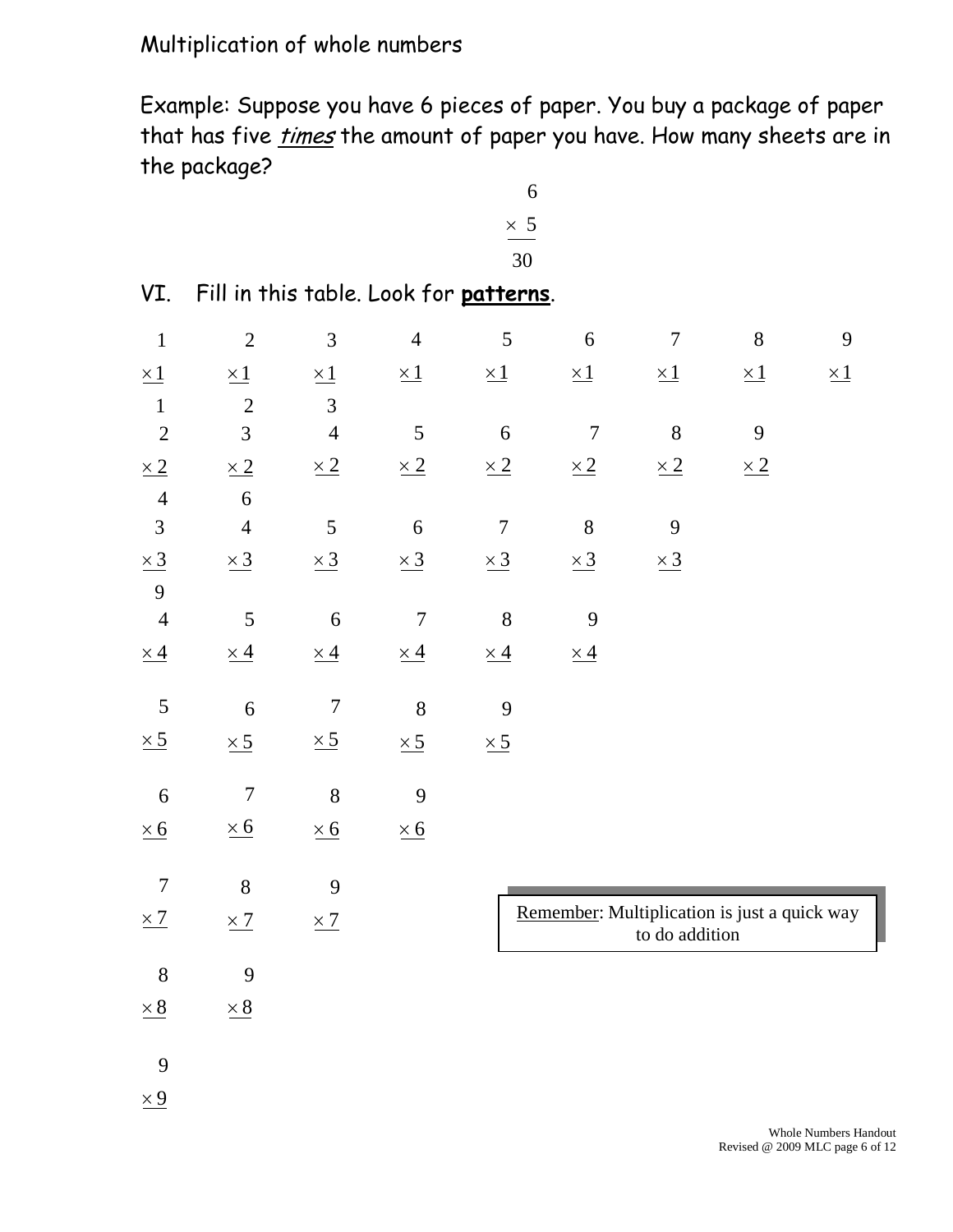Example: Suppose you have 6 pieces of paper. You buy a package of paper that has twenty-five *times* the amount of paper you have. How many sheets are in the package?

> $\overline{\mathbf{3}}$ 25  $\times$  6 150

Double-digit multiplication brings back the concept of carrying. In the above case the 5 and 6 are multiplied to get 30. The 0 is written below the line and the 3 is carried (written above the 2.) The 6 is then multiplied times the 2 to get 12; then the 3 is added to 12 to get 15.

VII. Practice a) 9 22 b) 8 13 c) 7 23 d) 6 35 e) 3 14 f) 9 12 g) 3 26 h) 7 44 i) 2 65 j) 8 73 k) 6 45 l) 9 57 m) 4 13 n) 2 37 o) 7 76 p) 6 94 q) 4 83 r) 8 53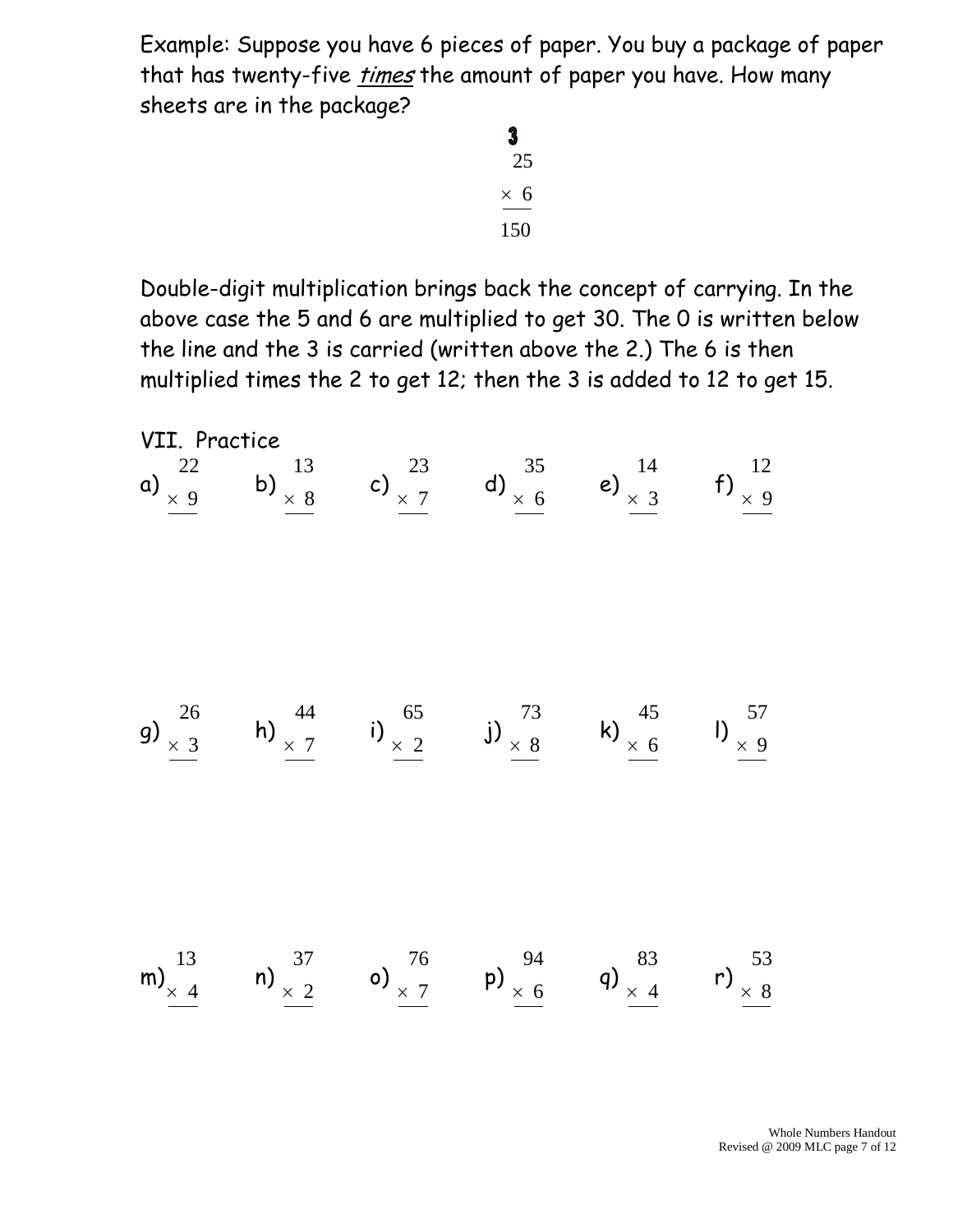## Division of whole numbers

Example: Let's say you have 6 sheets of paper. You want to split into 2 equal piles. How many sheets will each pile have?



Example: Let's say you have 16 sheets of paper. You want to split it into 4 equal piles. How many sheets will each pile have?

1X. Practice  
\na) 
$$
3\overline{\smash)12}
$$
 b)  $2\overline{\smash)18}$  c)  $4\overline{\smash)16}$  d)  $3\overline{\smash)15}$   
\ne)  $2\overline{\smash)16}$  f)  $4\overline{\smash)28}$  g)  $2\overline{\smash)14}$  h)  $3\overline{\smash)18}$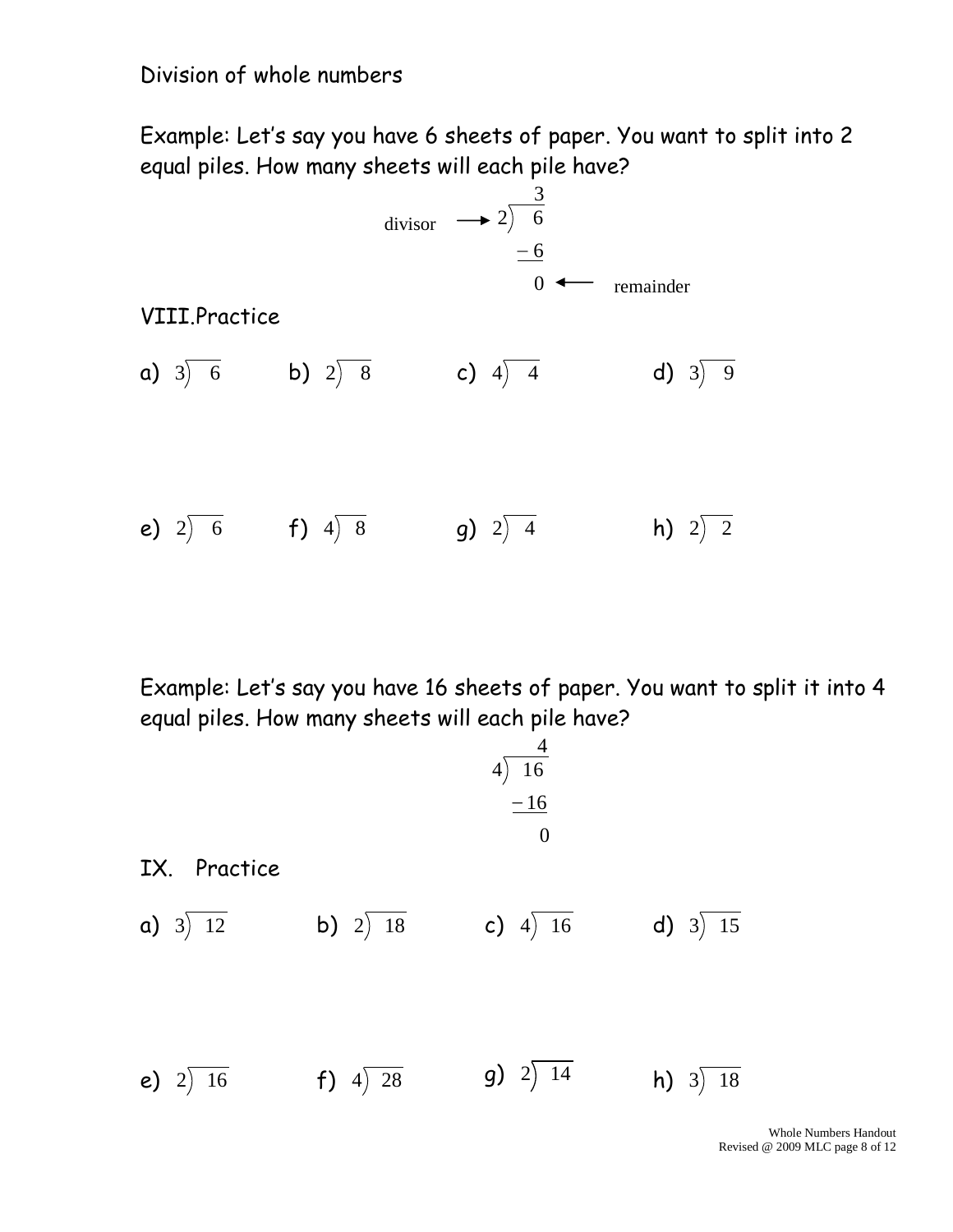Example: Suppose you have 16 sheets of paper. You want to split it into 5 equal piles. How many sheets will be in each pile?

$$
3r1
$$
  
5)16  

$$
-15
$$
  
1

Division may have numbers that don't divide evenly into each other (that is a remainder other than 0). We write an "r" next to the answer that designates the remainder; we then place the remainder next to the "r". In the above problem, there will be 3 sheets in each pile AND there will be one sheet left over.

X. Practice

**a)** 3)11 **b)** 2)17 **c)** 4)15 **d)** 3)13 **e)** 2)19 f) 4)27  $g)$  2)9 h) 3 $\rangle$ 19  $i)$  3)5 j) 3) $\overline{7}$ **k)**  $4\overline{)17}$  $\vert$ ) 3)8 **m)** 2)13 **n)** 4)30 **o)** 4)29 **p)** 2)11 **q)** 3)4 r) 3)16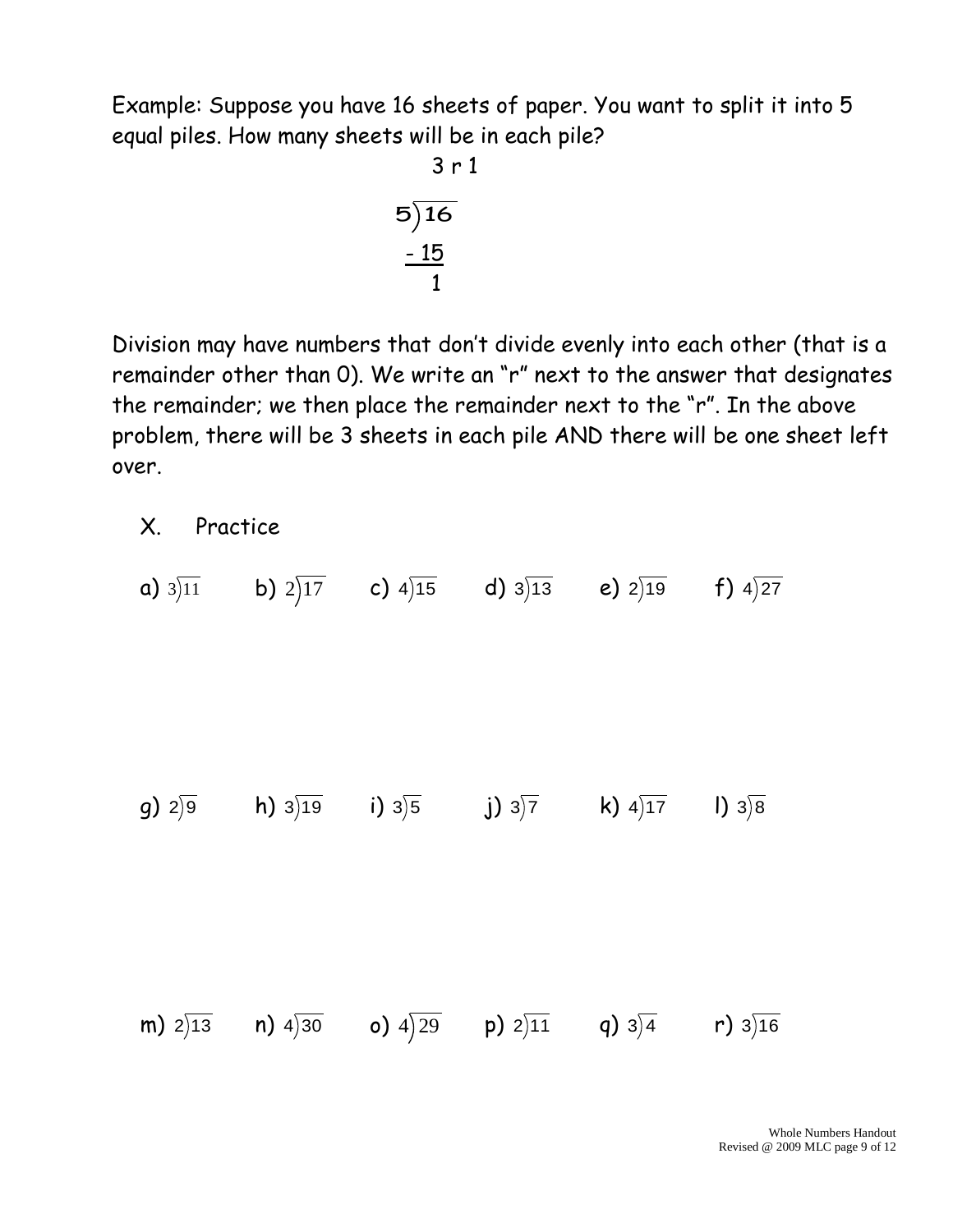Example: Let's say that you have 135 pieces of paper. You want to split it into 10 equal piles. How many pieces will each pile have?



Double-digit dividing should be done every 2 digits. There may be a remainder. Otherwise, this type of division is done the same way as single-digit dividing.

XI. Practice

a) **11 135** b) **12 135** c) **13 135** d) **10 89** e) **10 110** f) **15 155**

g) **15 167** h) **19 234** i) **11 210** j) **12 123** k) **13 146** l) **10 87**

m) **10 237** n) **11 237** o) **15 152** p) **10 705** q) **19 334** r) **11 133**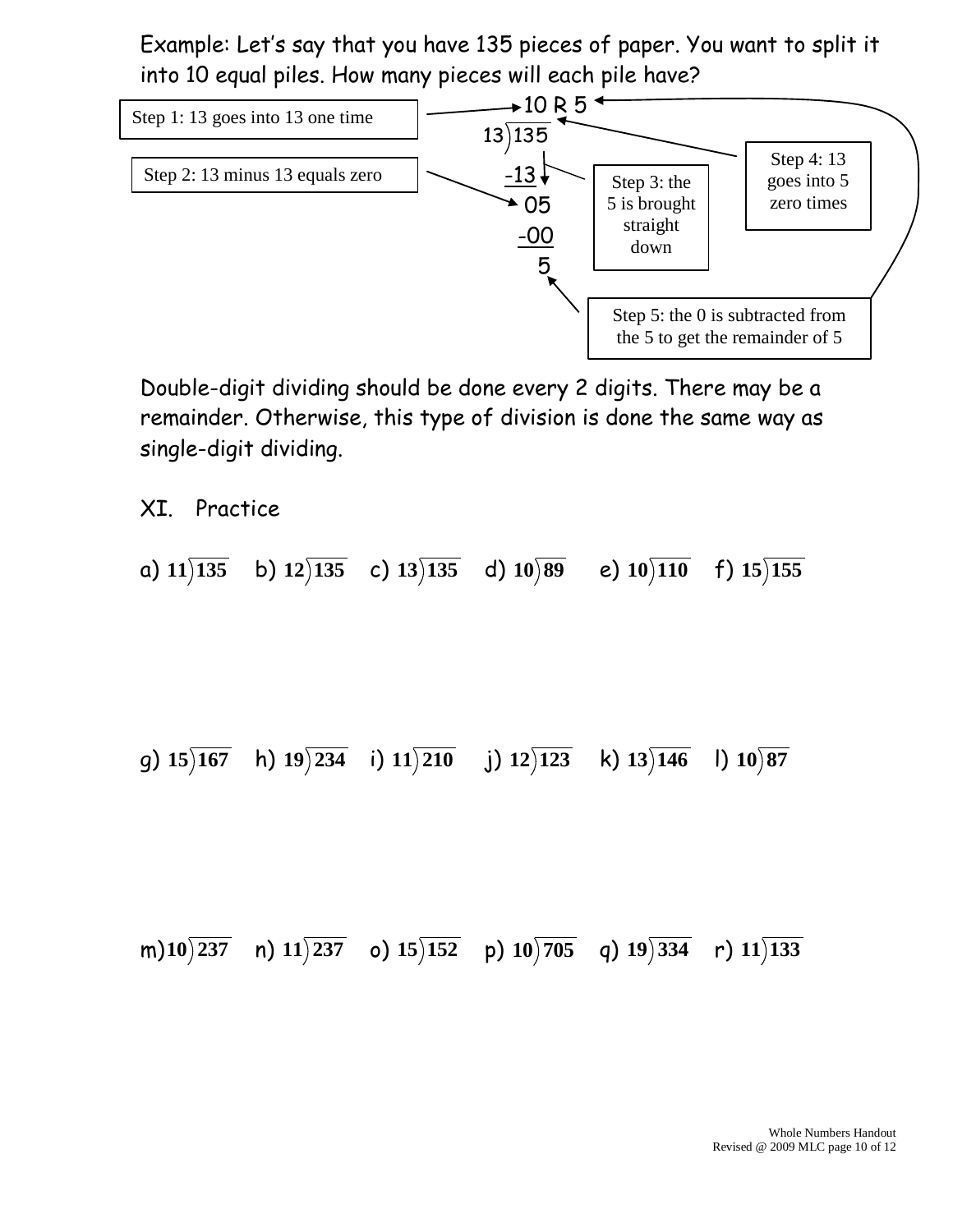# Answers to practice

| Page 1<br>- -  |                   |                        |                         |                                    |        |
|----------------|-------------------|------------------------|-------------------------|------------------------------------|--------|
| a,             | n<br>$\mathsf{b}$ | $\sqrt{ }$<br>◡        |                         | $\mathbf{e}$                       |        |
| <u>g</u>       | h)                |                        |                         |                                    |        |
| m <sub>j</sub> | n)<br>n           | h<br>$\mathsf{o}$<br>w | 'n<br>O<br>I I <i>I</i> | 8<br>a<br>$\overline{\phantom{a}}$ | n<br>O |

II. Page 2

| a) 18           | $b)$ 13 | c) $11$ | $d)$ 11 | $e)$ 10 | $f)$ 14 |
|-----------------|---------|---------|---------|---------|---------|
| 10<br><u>g)</u> | $h)$ 12 | 11      | $j)$ 10 | $k)$ 12 | 10      |
| $m)$ 14         | $n)$ 17 | $o)$ 13 | $p)$ 12 | $q)$ 12 | r) $11$ |

III. Page 3

| $ a\rangle$ 31           | b) $21$ | c)30  | $d)$ 43  | $e)$ 22 | $f$ ) 20 |
|--------------------------|---------|-------|----------|---------|----------|
| 31<br>$\left  g \right)$ | $h)$ 51 |       | J) 81    | $k)$ 51 | 66       |
| $\mathsf{m}$ ) 21        | n) 40   | o) 84 | $p)$ 100 | q)90    | r) 67    |

IV. Page 4

| <b>α)</b><br>◡ | $\mathsf{b}$ )<br>w | ⌒<br>$\mathsf{C}$ | a, | e<br>O       | $\sim$ $\sim$<br>$\overline{\phantom{a}}$ |
|----------------|---------------------|-------------------|----|--------------|-------------------------------------------|
| <u>g)</u><br>◡ | h)                  | $\cdot$           |    | $\mathbf{k}$ | $\cup$                                    |
| $\mid$ m) 3    | n)<br>O             | O)<br>- -         | p) |              | n                                         |

V. Page 5

| -13<br>$\alpha$  | b)5     | c) $16$ | d) 29   | e) 8    | $f$ 2   |
|------------------|---------|---------|---------|---------|---------|
| 18<br> g)        | $h)$ 37 | i) 58   | $j)$ 65 | k) 39   | $I)$ 48 |
| $\mathsf{m}$ ) 8 | n) 29   | $o)$ 69 | p) 88   | $q)$ 79 | r) 19   |

### VI. Page 6

|    | 2  | 3  | $\overline{4}$ | 5  | 6  |    | 8  | 9 |
|----|----|----|----------------|----|----|----|----|---|
| 4  | 6  | 8  | 10             | 12 | 14 | 16 | 18 |   |
| 9  | 12 | 15 | 18             | 21 | 24 | 27 |    |   |
| 16 | 20 | 24 | 28             | 32 | 36 |    |    |   |
| 25 | 30 | 35 | 40             | 45 |    |    |    |   |
| 36 | 42 | 48 | 54             |    |    |    |    |   |
| 49 | 56 | 63 |                |    |    |    |    |   |
| 64 | 72 |    |                |    |    |    |    |   |
| 81 |    |    |                |    |    |    |    |   |